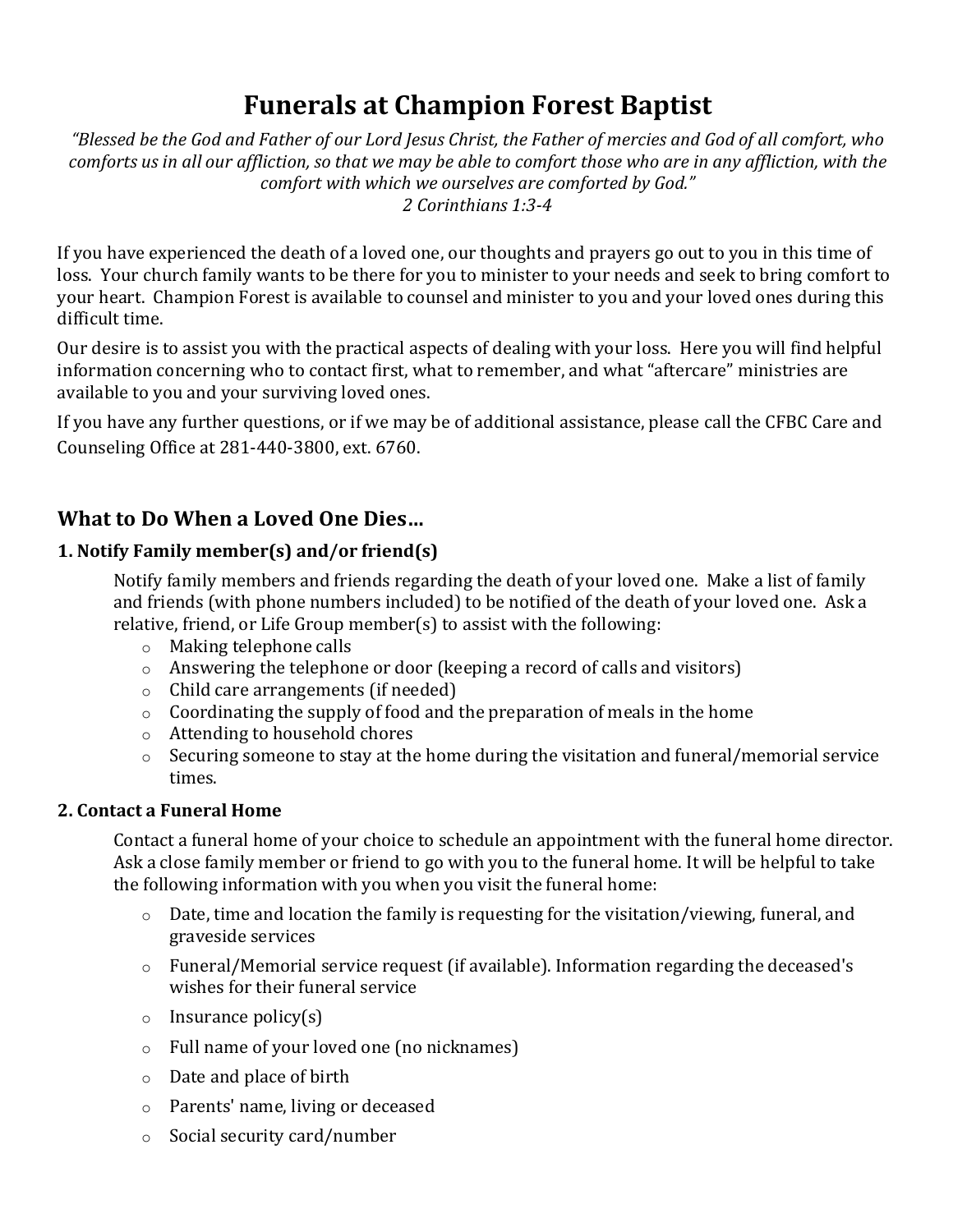- o List of family members (i.e. spouse, children, brothers, sisters, uncle, aunts)
- o Church Membership name (if applicable)
- o Proof of military service
- o Memorial funds donations (In lieu of flowers) name and address of organizations or charities to which donations are to be made
- o Pallbearers list of people who might be available to serve as pallbearers

### **3. Call the Champion Forest Baptist Church Care and Counseling office**

- o Monday Thursday, 9 a.m. 5 p.m. and Fridays 9 a.m.-Noon please call (281) 440-3800 ext.6760 and someone from our Care and Counseling Office will be there to assist you.
- o Before or after work hours and on weekends please call our Minister on Call (MOC) at (281) 440-3800 and dial option #5, leave your name along with the best phone number to reach you, and one of our ministers will return your call promptly.

### **4. Inform Your CFBC Life Group Leader**

If you are a member of a CFBC Life Group it is important to let your Life Group Leader know, so that the members of your class can be mobilized to pray, serve, and minister to both you and your loved ones in the same manner you would want to do for them.

# **Funeral services at Champion Forest Baptist Church**

Funeral services are designed to meet the needs of the family and every attempt is made to accommodate the family's requests.

If one of our CFBC Pastor(s) will be officiating the funeral, then that Pastor will meet or speak with the family to review the following:

- o Funeral date: Is the funeral date agreeable to the church, family and the funeral home?
- o Order of service
- o Location of funeral service
- o Burial/Cemetery Name and address of cemetery
- o Family Requests/Needs
- o Special guests/speakers
- $\circ$  Easel and/or table(s) for picture(s)
- $\circ$  Special sound request played on a USB flash drive (in MP4 or .MOV formats)
- o If a member of a CFBC Life Group, then the name of the LG teacher
- o Serving ministries (did the deceased or any family members serve at CFBC as an usher, hospitality/greeter, missions, choir/orchestra, sound/media, etc…)
- o Family Reception needs/requests
- o Whether the family has considered the option of having the graveside service prior to the funeral/memorial service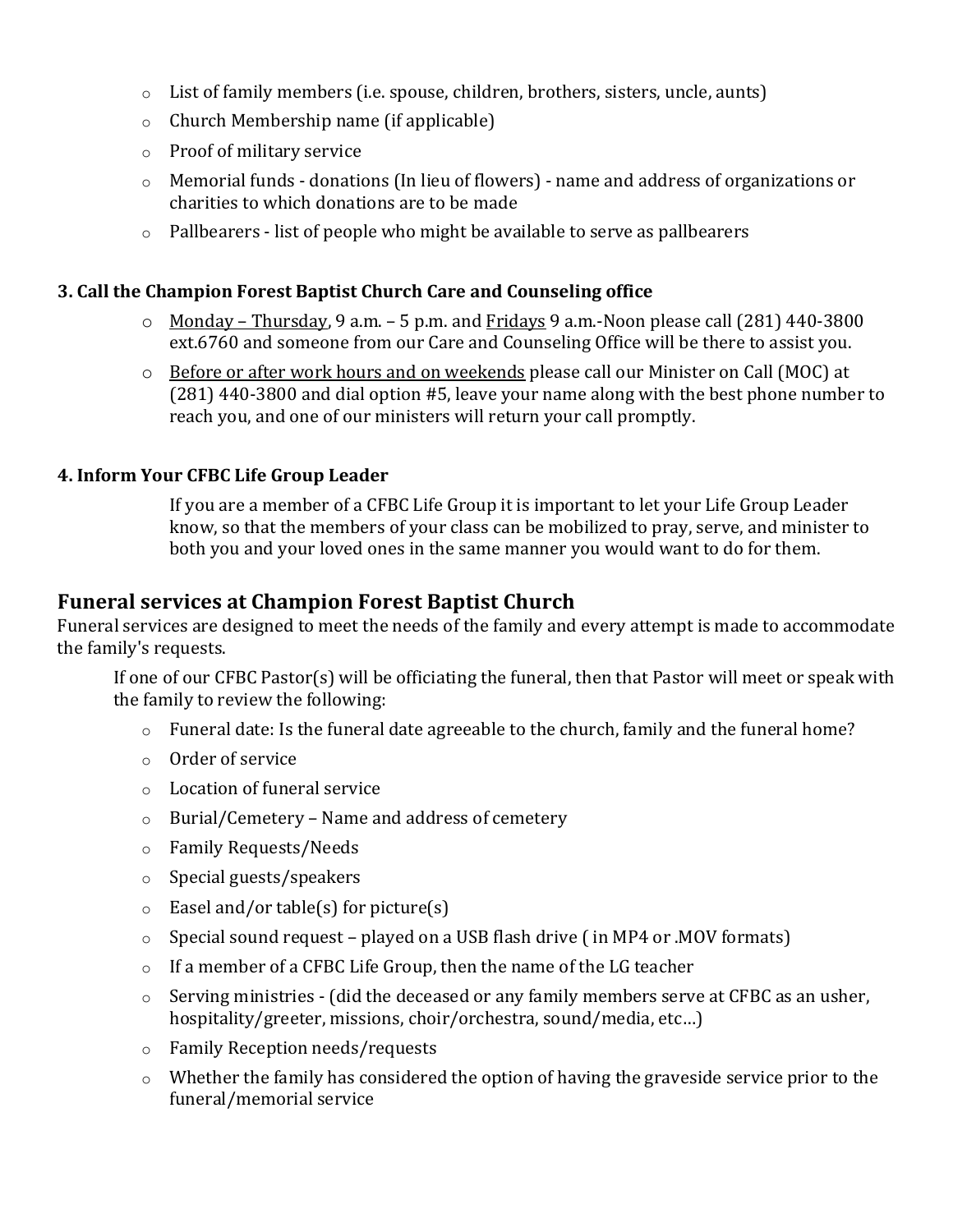Please note that a funeral/memorial service is regarded as a worship experience of Champion Forest Baptist Church. We are happy to provide the Chapel for **1 hour**. No fees of any kind will be charged for the use of the church facilities or its personnel for funeral/memorial services for CFBC members.

\_\_\_\_\_\_The church will not cancel any major events (weddings, conferences, workshops, etc.) to accommodate a funeral service. Weekdays are very flexible with the exception of Wednesday evenings and Friday afternoons.

Viewings/Visitations the day or night prior to a funeral service will be scheduled at the church ONLY if the funeral home cannot accommodate the number of attendants.

\_\_\_\_\_\_Please notify your florist to make all deliveries **2-3 hours prior** to a funeral/memorial service in our Champion Forest Chapel. Please be advised that CFBC is unable to store floral arrangements overnight.

\_\_\_\_\_\_CFBC is happy to provide a comfortable space (80-100 max) for a luncheon/reception for your family and special guests following a funeral/memorial/graveside service. You are welcome to have your meal catered professionally and/or allow family, friends, Life Group members, etc…to deliver their food items to room FL102 **one hour** prior to the funeral service start time. (Please have all utensils and serving dishes clearly labeled)

\_\_\_\_\_\_Video presentations are always a sweet remembrance to be shown just before or during the funeral, however, please be advised that it must be submitted to the Media Ministry **24 hours prior** to the funeral service for review. All presentations should be in video format on a USB flash drive. (.mov or .mp4 are the best file formats NOT Power Point) and should not exceed five minutes in length.

If you are planning to include both a graveside service and also a reception, you may want to consider having the graveside service prior to the funeral service. The time required to travel from CFBC to the graveside and back to the church for a reception has grown significantly due to an increase in traffic in northwest Houston. Choosing to have a graveside service before the funeral/memorial service allows for a smooth flow and transition into the reception and/or receiving line for guests wishing to express their condolences immediately following the funeral/memorial service. It also provides a wonderful opportunity for family and close friends to have an intimate time of remembrance together at the graveside prior to your loved one being laid to rest. (Please be advised that this is simply an option and by no means required...we want you to be *comfortable in your choice of what best meets the needs of your family)*

# **CFBC Resources for Those Who Have Lost Loved Ones**

At CFBC, you don't have to go through the grieving process alone. Healing from your grief is not easy. It's a long, sometimes painful process. Please allow Champion Forest to come alongside you in this season of life by allowing one of our Care and Counseling Ministries to be there for you.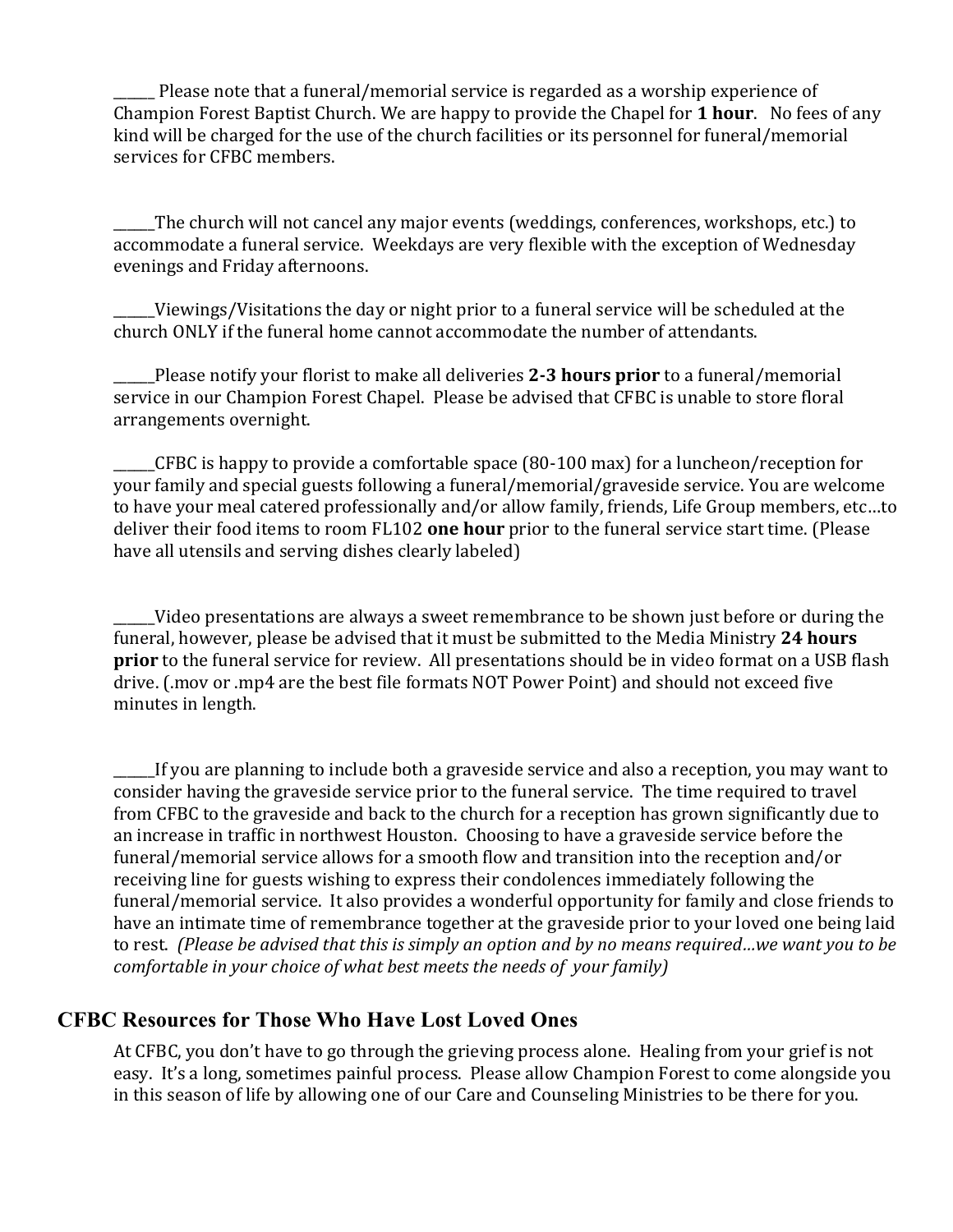# **Our Widows Ministry…** *"Joy & Hope for the Journey"*

Widows Ministry is a ministry of encouragement, comfort and empathy to women experiencing difficult times following the death of their husband. This ministry is widows reaching out to widows in their time of need, providing physical, emotional and spiritual support. Rediscover the compassion, joy and healing God can bring to your life through Christian Fellowship.

# **Financial Peace University…**

Financial Peace University is a life-changing program that teaches you how to make the right decisions with your money. You'll be empowered with the practical skills and confidence needed to achieve your financial goals and experience true financial peace! Each of the 9 Lessons deals with a different topic that will change the way you think about personal finance. A surviving loved one will gain confidence in learning how to save money, live on a budget, communicate about money, eliminate debt, find bargains and experience the joy of giving.

# **Counseling…**

The CFBC Counseling Ministry provides a safe, warm and comforting environment for hearts that are hurting and in need of encouragement, biblical direction, and Christ's love. Our CFBC staff is honored to walk alongside you as you seek to adjust to a "new normal" and emerge from the numbness of grief, shock, and sometimes overwhelming emotions. Please call our Care and Counseling Office at (281) 440-3800 ext.6760 to schedule your appointment.

# **Frequently Asked Questions (FAQ's)**

### **1. What is the difference between a funeral and a memorial service?**

Funeral services typically occur within the week (3-7days) of your loved one's passing, a funeral home is heavily involved in the handling of details surrounding your loved one's body, flowers, visitation, guest book, honorariums, burial, etc… Our CFBC Care and Counseling Ministry is here to answer your questions and possible concerns regarding the service and reception. A CFBC Hostess is also provided to assist in greeting and giving direction to all family members and guests while present on the CFBC campus.

Memorial Services occur at a time that is best for the surviving loved ones. There is no casket; however, the family may still opt for the services of a funeral home to assist in the handling and delivering of ashes, flowers, honorariums, etc... In the absence of a casket, a family may opt to have pictures and treasured memorabilia of their loved one displayed. Your assigned or personally chosen CFBC Pastor and our Care and Counseling Ministry will be available to answer your questions regarding the service and reception. A CFBC Hostess is also provided to assist in greeting and giving direction to all family members and guests while present on the CFBC campus.

### **2. What if my choice of a CFBC pastor is not available to officiate my loved one's funeral?**

Should this occur, the Care and Counseling Ministry will provide a CFBC pastor who will help make your loved one's funeral meaningful and special.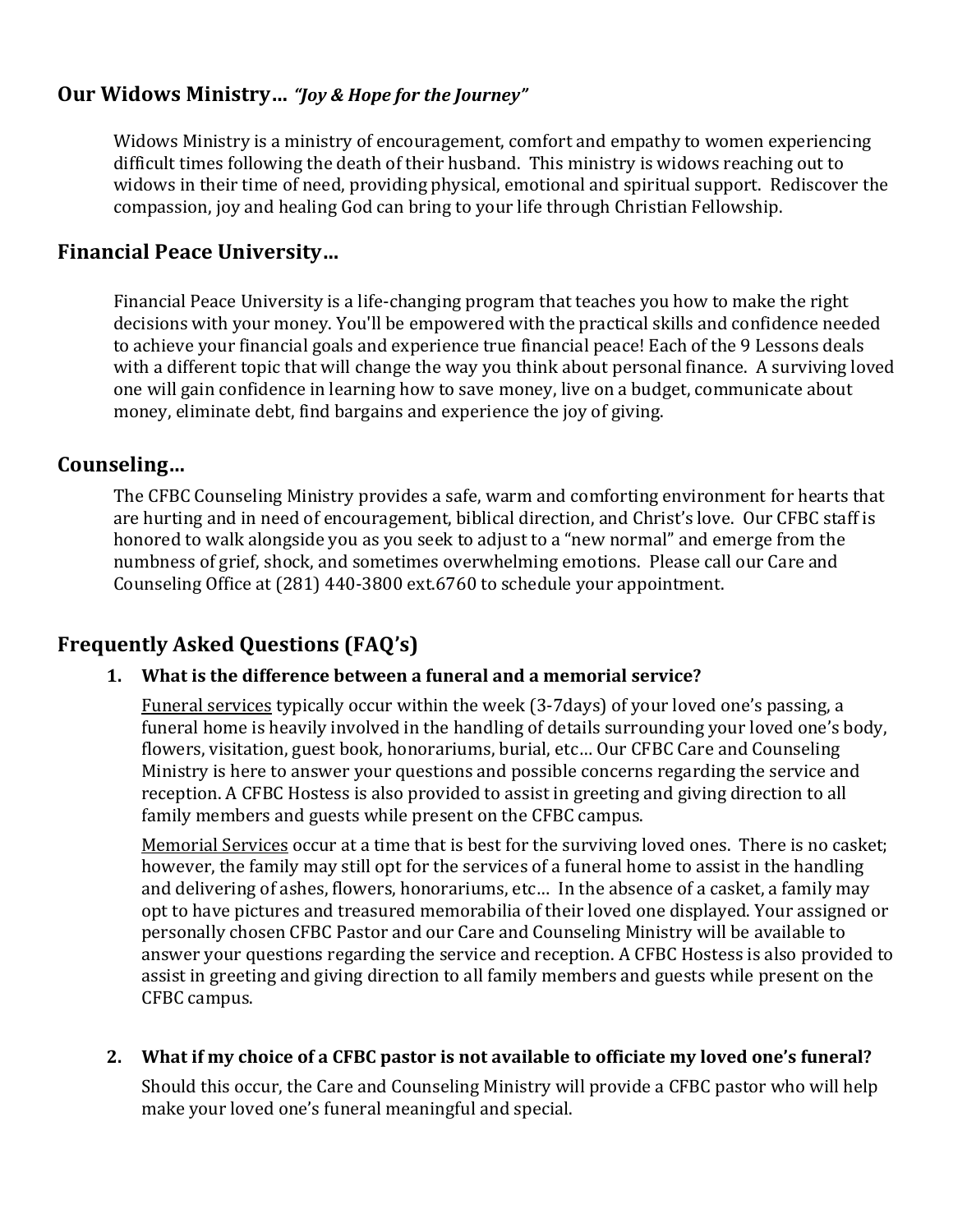### **3. Can a pastor from another church and/or denomination officiate my loved one's funeral?**

All licensed pastors (apart from CFBC ordained ministers), regardless of denomination, must be approved by Pastor Eduardo Salazar, Pastor of Care and Counsling. Please submit your request to the Care and Counseling Office via Rosie Bailes at 281-440-3800 ext.6760 or email rbailes@cfbc.org.

### **4. How do I secure a soloist and/or musician for the service?**

Our Care and Counseling Office works hand in hand with our CFBC Music Ministry. The Care and Counseling staff will be happy to help coordinate the music needed for your loved one's service. 

### **5. What is the customary honorarium for those who help with your loved one's funeral?**

Please know that it is never expected, but always appreciated when families wish to show their gratitude to individuals who will serve at the family's request. The amounts listed below are the norm, but again not required or expected. If you wish to express your appreciation with an honorarium, then please give cash or write checks to individuals personally. 

- o Pastor -- \$300
- o Musician -- \$125
- $\circ$  Soloist -- \$125
- o Media tech--\$100

### **6. Is it okay to have family members/friends speak at the funeral?**

Not only is it appropriate, but here at CFBC we encourage a family member(s) and/or a close friend(s) to share personal remembrances during the funeral or memorial service. Their remarks will create a more meaningful and memorable touch to the service. Our staff will be happy to give guidance on timing and a suitable place for this to occur during the service. 

### **7. Can CFBC record the funeral/memorial service?**

CFBC provides a digital audio/visual recording for funeral/memorial services via an online link. You are welcome to have your own videographer to record if you so wish. Please let us know in advance so that the media team can show them where they can setup. 

### **8. Does CFBC provide food for the reception?**

CFBC does not provide food for the reception. The church provides coffee, tea, and chilled water per your request. We are also happy to make sure both serving tables and dining tables with chairs are set up prior to the luncheon/reception. Our Funeral Coordinator and Hostesses will also be present to receive caterers, food from Life Group and/or family members and friends. They also will help make sure food stays warm and is set out appropriately just before the reception, and also be available to help clean up and wrap up any leftover food for family members to take home immediately following the reception.